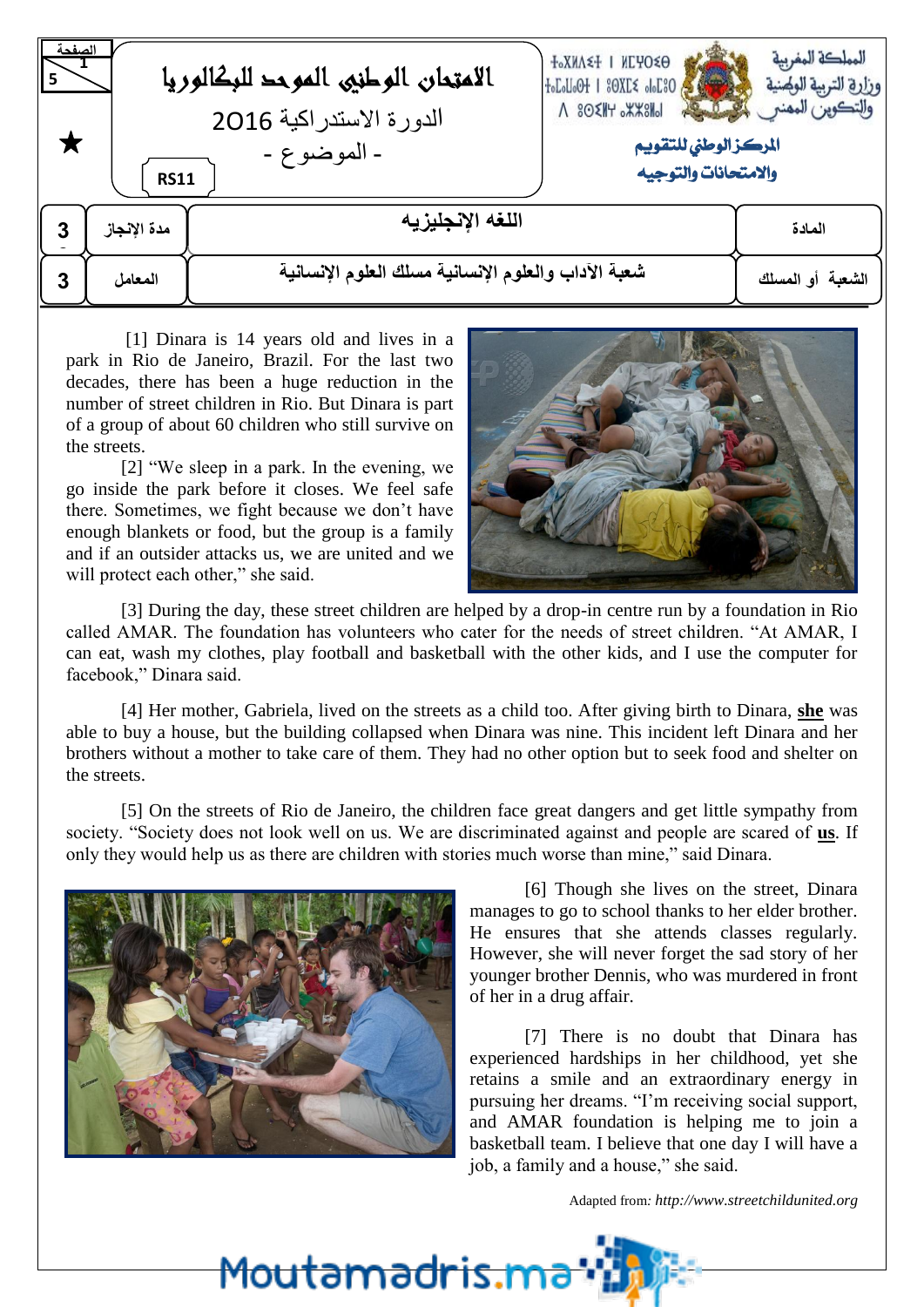| خاص بكتابي الامتحان                                                          |                                                                                        | الامتحان الوطني الموحد للبكالوريا | <b>+°XNV + NEAO €0</b>                                                                                                             |                                                                      |                                                 |              |  |
|------------------------------------------------------------------------------|----------------------------------------------------------------------------------------|-----------------------------------|------------------------------------------------------------------------------------------------------------------------------------|----------------------------------------------------------------------|-------------------------------------------------|--------------|--|
|                                                                              |                                                                                        | الدورة الاستدراكية 2016           |                                                                                                                                    | $+oLoloO+$   $80XE5$ $oL3O$ $s$                                      |                                                 |              |  |
| رقم الامتحان.                                                                |                                                                                        | <b>RS 11</b>                      | -الموضوع -                                                                                                                         |                                                                      | $\Lambda$ 80 $\times$ $\mathbb{R}$ $\mathbb{R}$ |              |  |
|                                                                              |                                                                                        |                                   |                                                                                                                                    | الأمير الشخصيي و الهائلي،                                            | المركز الوطنى للتقويم<br>والامتحانات والتوجيه   |              |  |
|                                                                              |                                                                                        |                                   |                                                                                                                                    | تأريخ و مکــان الأزدياد.<br>اللغة الإنجليزية                         |                                                 | المادة       |  |
| 3                                                                            | المعامل                                                                                | 3                                 | مدة<br>الإنجاز                                                                                                                     | شعبت الآداب والعلوم الإنسانيت: مسلك العلوم الإنسانيت                 |                                                 | لشعبت و المه |  |
|                                                                              |                                                                                        |                                   |                                                                                                                                    |                                                                      |                                                 |              |  |
|                                                                              |                                                                                        |                                   |                                                                                                                                    | النقطن النهائين على 20: بالأرقام والحروف.                            | اللغة الإنجليزية                                | المادة       |  |
|                                                                              |                                                                                        |                                   | الشعبن و المسلك : شعبن الآداب والعلوم الإنسانين: مسلك<br>العلوم الإنسانين<br>(على المصحح التأكد من أن النقطـ، النهائيـ، هي على 20) |                                                                      |                                                 |              |  |
| 5                                                                            |                                                                                        | الصفحة: 2                         |                                                                                                                                    | اسم المصحح و توقيعه: .                                               | ورقة الاحاية                                    | <b>RS</b> 11 |  |
|                                                                              | <b>I. COMPREHENSION</b>                                                                |                                   | $(15$ POINTS)                                                                                                                      |                                                                      |                                                 |              |  |
|                                                                              |                                                                                        |                                   |                                                                                                                                    | <b>BASE ALL YOUR ANSWERS ON THE TEXT.</b>                            |                                                 |              |  |
|                                                                              |                                                                                        |                                   |                                                                                                                                    | A. ARE THESE STATEMENTS TRUE OR FALSE? JUSTIFY.<br>$(3 \text{ pts})$ |                                                 |              |  |
|                                                                              |                                                                                        |                                   | 1. The number of street children in Rio is increasing.                                                                             |                                                                      |                                                 |              |  |
|                                                                              |                                                                                        |                                   |                                                                                                                                    |                                                                      |                                                 |              |  |
|                                                                              |                                                                                        |                                   | 2. Gabriella never lived on the street.                                                                                            |                                                                      |                                                 |              |  |
|                                                                              |                                                                                        |                                   | 3. Dinara saw her younger brother die.                                                                                             |                                                                      |                                                 |              |  |
|                                                                              |                                                                                        |                                   |                                                                                                                                    |                                                                      |                                                 |              |  |
|                                                                              |                                                                                        |                                   | <b>B. ANSWER THESE QUESTIONS.</b> (3 pts)                                                                                          |                                                                      |                                                 |              |  |
|                                                                              | 1. Why do street children prefer to sleep in the park?                                 |                                   |                                                                                                                                    |                                                                      |                                                 |              |  |
|                                                                              |                                                                                        |                                   |                                                                                                                                    |                                                                      |                                                 |              |  |
|                                                                              | 2. How does AMAR foundation help street children?                                      |                                   |                                                                                                                                    |                                                                      |                                                 |              |  |
|                                                                              | 3. How did Dinara's mother die?                                                        |                                   |                                                                                                                                    |                                                                      |                                                 |              |  |
|                                                                              |                                                                                        |                                   |                                                                                                                                    |                                                                      |                                                 |              |  |
| C. COMPLETE THE SENTENCES WITH INFORMATION FROM THE TEXT. (3 pts)            |                                                                                        |                                   |                                                                                                                                    |                                                                      |                                                 |              |  |
|                                                                              |                                                                                        |                                   |                                                                                                                                    |                                                                      |                                                 |              |  |
|                                                                              |                                                                                        |                                   |                                                                                                                                    |                                                                      |                                                 |              |  |
|                                                                              |                                                                                        |                                   |                                                                                                                                    |                                                                      |                                                 |              |  |
| D. FIND IN THE TEXT WORDS WHICH MEAN ALMOST THE SAME AS<br>$(3 \text{ pts})$ |                                                                                        |                                   |                                                                                                                                    |                                                                      |                                                 |              |  |
|                                                                              | 1. choice (paragraph 4): $\dots \dots \dots \dots \dots \dots \dots \dots \dots \dots$ |                                   |                                                                                                                                    |                                                                      |                                                 |              |  |
|                                                                              |                                                                                        |                                   |                                                                                                                                    |                                                                      |                                                 |              |  |
|                                                                              |                                                                                        |                                   |                                                                                                                                    |                                                                      |                                                 |              |  |
| <u>Moutamadris.ma</u>                                                        |                                                                                        |                                   |                                                                                                                                    |                                                                      |                                                 |              |  |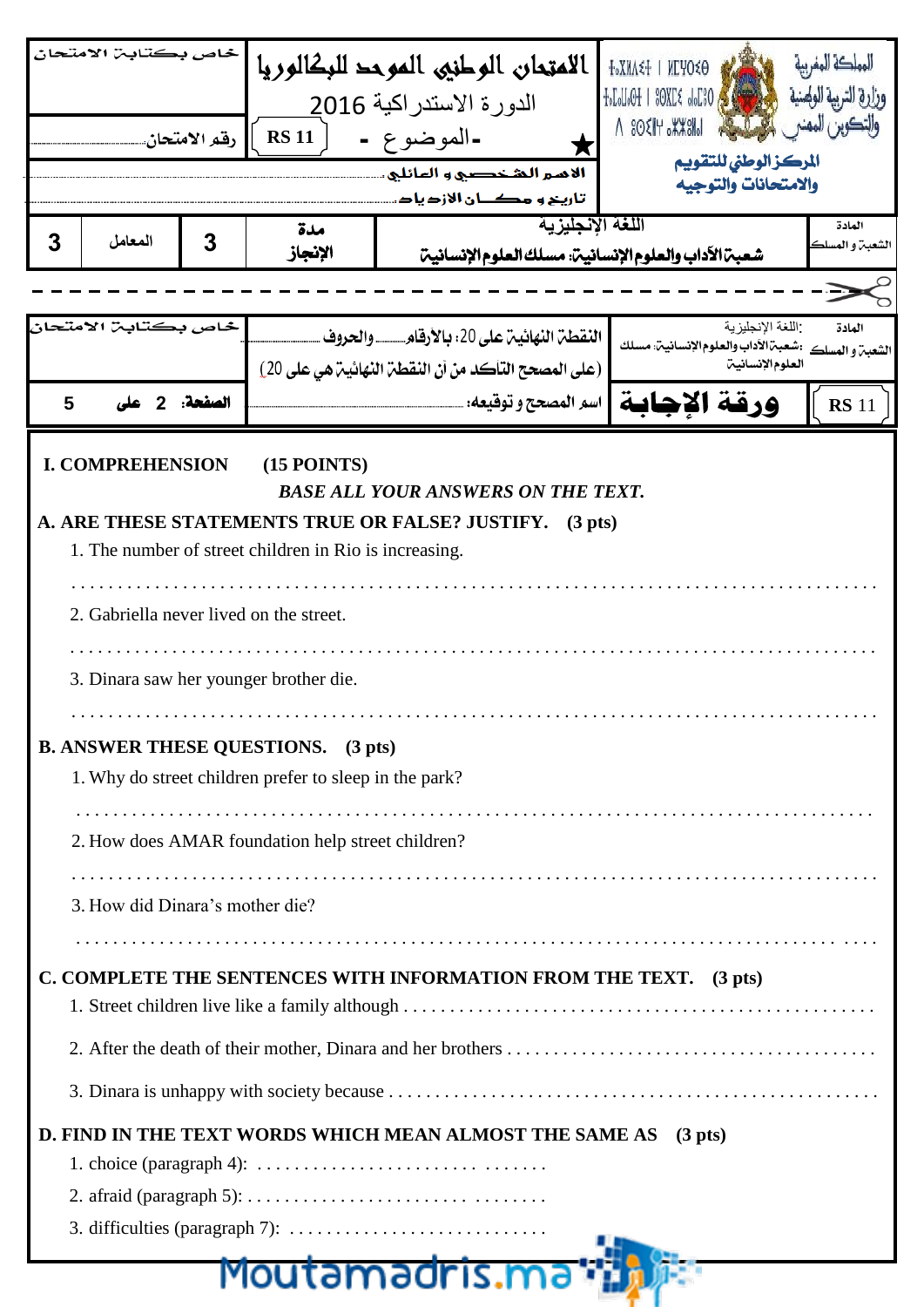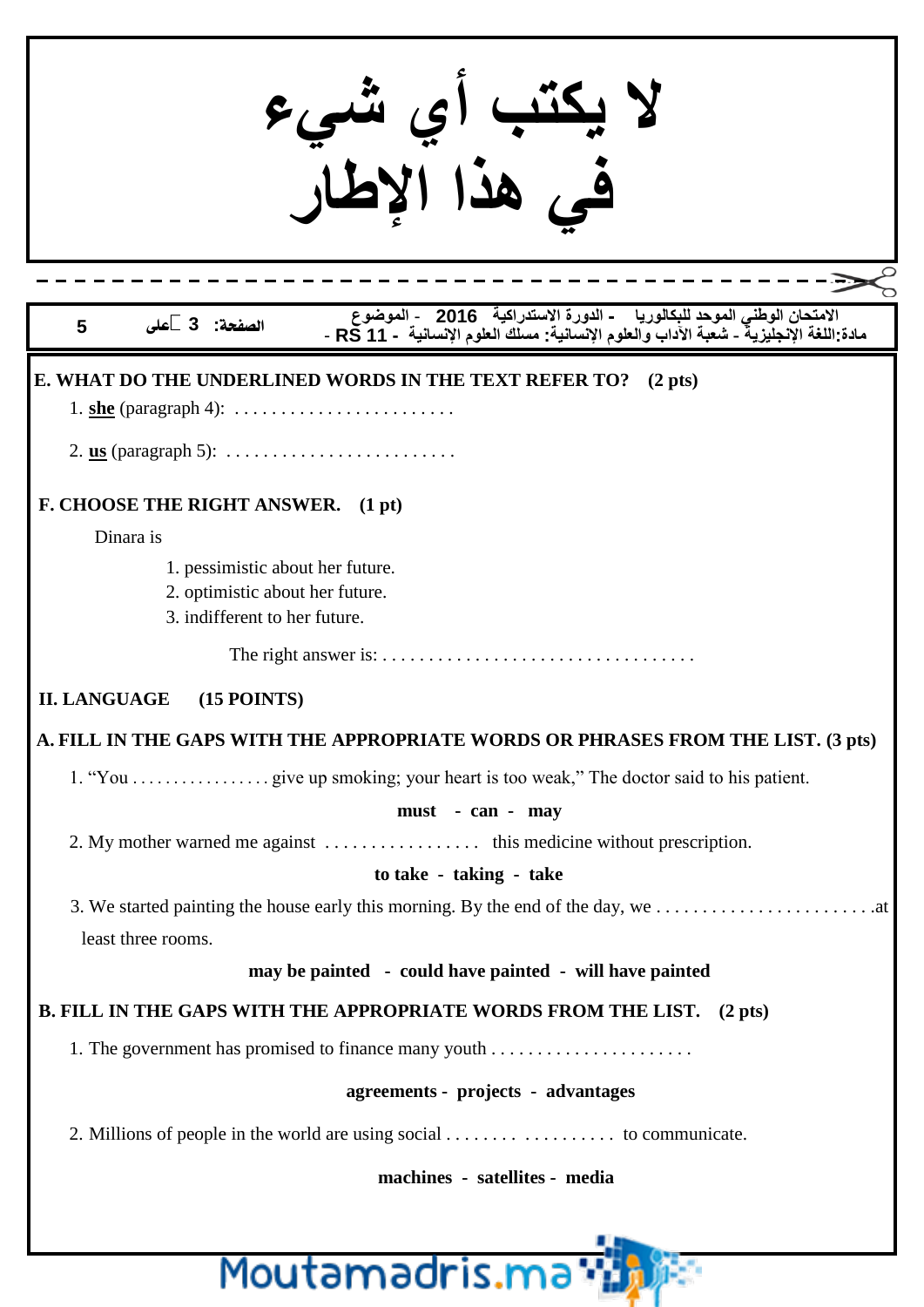**ال يكتب أي شيء في هذا اإلطار**

## **االمتحان الوطني الموحد للبكالوريا - الدورة االتستدرايية 2016** - **الموضوع الصفحة: 4 على 5 مادة:اللغة اإلنجليزية** - **شعبة اآلداب والعلوم اإلنسانية: مسلك العلوم اإلنسانية - 11 RS** -

| C. REWRITE THE SENTENCES BEGINNING WITH THE WORDS GIVEN. (4 pts)                                 |                                         |  |  |  |  |
|--------------------------------------------------------------------------------------------------|-----------------------------------------|--|--|--|--|
| 1. "How many people are invited to the wedding?" My friend asked.                                |                                         |  |  |  |  |
|                                                                                                  |                                         |  |  |  |  |
| 2. In our association, we give priority to disabled people.                                      |                                         |  |  |  |  |
|                                                                                                  |                                         |  |  |  |  |
| 3. They had to stop the match. There were a lot of hooligans.                                    |                                         |  |  |  |  |
|                                                                                                  |                                         |  |  |  |  |
| 4. Malala won the Nobel Peace Prize in spite of her young age.                                   |                                         |  |  |  |  |
|                                                                                                  |                                         |  |  |  |  |
| D. GIVE THE CORRECT FORM OF THE WORDS IN BRACKETS. (2 pts)                                       |                                         |  |  |  |  |
|                                                                                                  |                                         |  |  |  |  |
|                                                                                                  |                                         |  |  |  |  |
| 2. Buying an expensive second-hand mobile phone is a (risk) business.                            |                                         |  |  |  |  |
| E. MATCH EACH EXPRESSION WITH ITS APPROPRIATE FUNCTION. (2 pts)                                  |                                         |  |  |  |  |
| <b>Expressions</b>                                                                               | <b>Functions</b>                        |  |  |  |  |
| 1. "I was wondering if you could lend me your tablet."                                           | a. asking for clarification             |  |  |  |  |
| 2. "I don't think Tom's second marriage is a success."                                           | b. responding to bad news               |  |  |  |  |
| 3. "Sorry, I didn't get your point! Do you mean 'brain drain' is<br>another form of emigration?" | c. making a request                     |  |  |  |  |
| 4. "Sorry to hear that! You're really unlucky."                                                  | d. expressing opinion<br>e. apologising |  |  |  |  |
|                                                                                                  |                                         |  |  |  |  |
|                                                                                                  |                                         |  |  |  |  |
| F. WRITE APPROPRIATE RESPONSES TO THE FOLLOWING SITUATIONS. (2 pts)                              |                                         |  |  |  |  |
| 1. Your friend: I feel stressed and bored these days.                                            |                                         |  |  |  |  |
|                                                                                                  |                                         |  |  |  |  |
| 2. Your neighbour's son has put rubbish in front of your door.                                   |                                         |  |  |  |  |
|                                                                                                  |                                         |  |  |  |  |
| Your neighbour: I' m terribly sorry. I'll make sure he'll never do that again.                   |                                         |  |  |  |  |
|                                                                                                  |                                         |  |  |  |  |
| Moutamadris.ma*i                                                                                 |                                         |  |  |  |  |

4 L